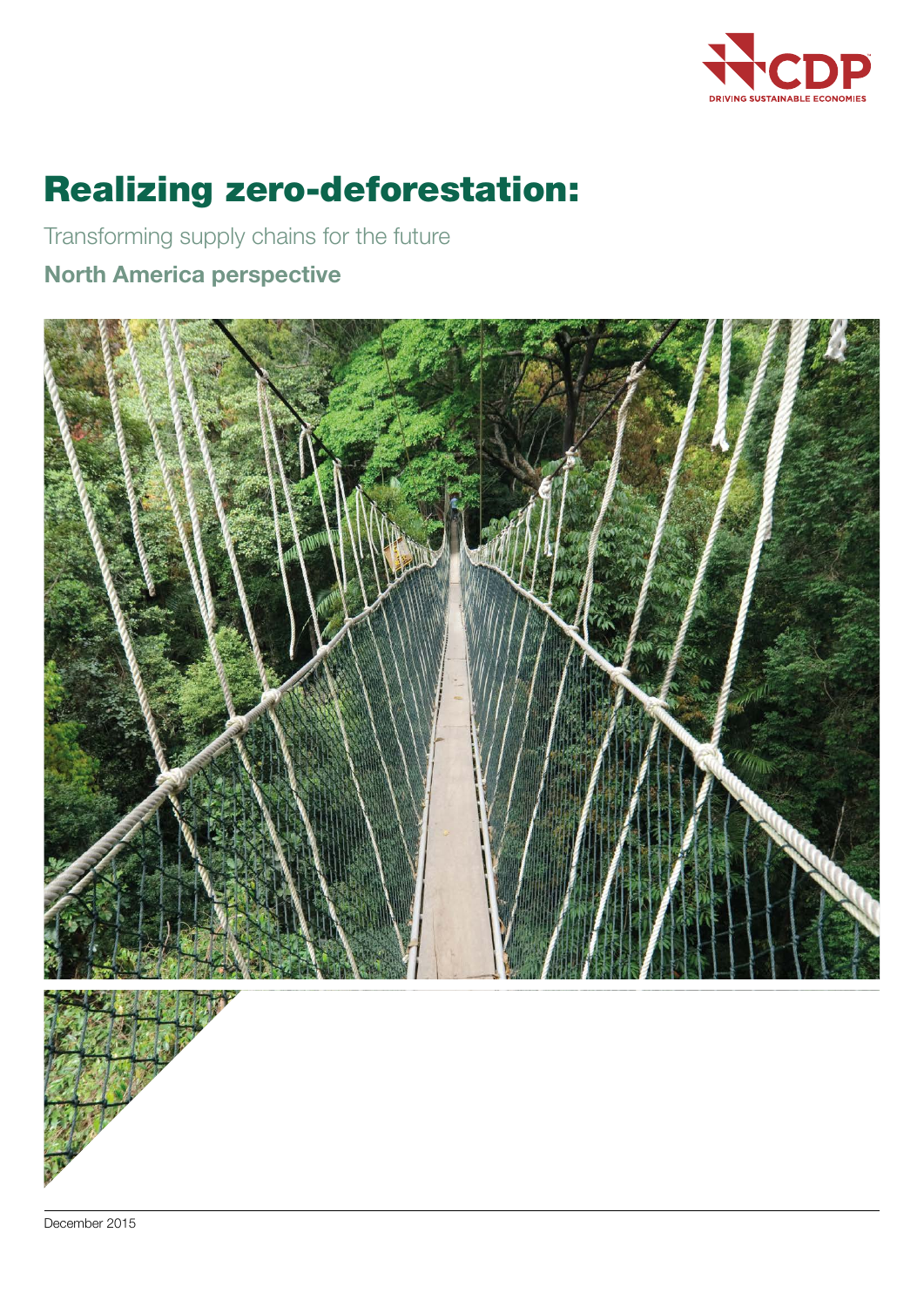## North America perspective



of reporting companies in North America have committed to reduce or remove deforestation and forest degradation from their supply chain.

With international efforts to address climate change accelerating, reducing deforestation and forest degradation is rising up the global agenda. Agriculture is the direct driver of up to 80% of deforestation worldwide.1 Suppliers and buyers of key agricultural forest-risk commodities – cattle products, palm oil, timber products and soy – are therefore coming under growing pressure to ensure that their supply chains do not destroy forests.

That pressure is building from their consumers and their investors. This year, 298 investors with US\$19 trillion in assets have requested that companies report data about forest risks through CDP. North American investors are particular active, filing at least 35 shareholder resolutions related to forests since 2012.<sup>2</sup>

The business world is waking up to these risks in their supply chains. Of the 49 North American companies analyzed as part of the 171 responders in this year's global report, three-quarters (76%) recognize at least one deforestation-linked supply chain risk. Like their global peers, North American companies cite reputational risk more frequently than risks related to operations or regulation. In fact, two thirds of North American companies identify reputational risk related to palm oil.

With 69% of North American respondents reporting

some form of commitment to address forest loss, companies have come to understand the business case for tackling deforestation. Doing so presents opportunities to strengthen the business while managing risk: nearly 80% of North American companies report opportunities related to the sustainable production or sourcing of forest-risk commodities. But the challenge is translating these commitments into action.

CDP's data reveals that businesses are currently only meeting a fraction of the targets that contribute to these commitments. For example, nearly a quarter (22%) of North American companies with commitments to source certified palm oil have yet to get any into their supply chains. Where certified product is being sourced, it often makes up a small portion of a company's supply.3

## Implementation is lagging behind

% of companies that run workshops or training for direct suppliers to support and improve their capacity to supply sustainable commodities:



<sup>1</sup> http://www.sciencedaily.com/releases/2012/09/120925091608.htm

http://www.ceres.org/investor-network/resolutions

<sup>3</sup> Just one third of N.A. companies and one fifth of global companies report that they source the majority of their palm oil from physically certified sources.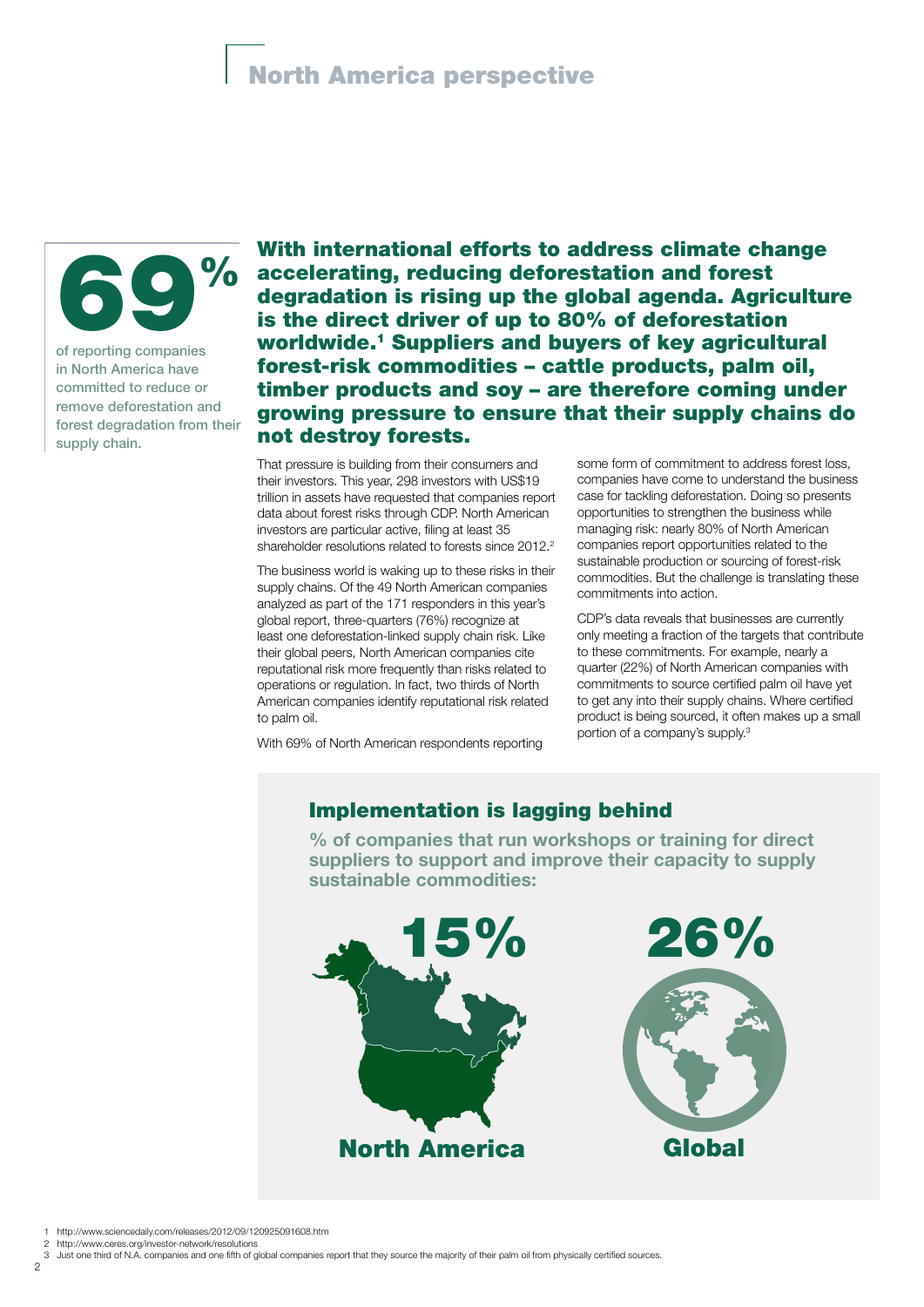

of North American companies report Board-level oversight of deforestation risk, compared to 65% globally and more than 80% in Europe.

High-level commitments will not be delivered unless companies work to embed sustainable practices into their procurement processes, and buyers collaborate with their suppliers to build capacity to address the issue. While North American companies report commitments at the same rate as their global peers, they are lagging on implementation. Just one third say that they engage with their smallholder suppliers. Even in cattle supply chains, where North American companies identify increased risk, they are half as likely to engage their supply chain partners through workshops and training as global companies.

Those who are working to realize these ambitious commitments will also need backing from their leadership to do so. While 81% of European companies benefit from Board-level oversight

of forests issues, only 35% of North American companies report that their Board takes direct responsibility for deforestation risk.

Still, companies are moving in the right direction. The vast majority of North American manufacturers and retailers (82% across commodities) are reporting to have procurement standards for forest-risk commodities, and they are poised to use them as a factor in supplier selection.

The **[global forests report](https://www.cdp.net/en-US/Pages/events/2015/forests/Global-Forests-Report-2015.aspx)** sets out a five-stage process for companies to help drive deforestation out of their supply chains. This involves enhancing procurement processes, communicating effectively, tracking progress, collaborating along the value chain and reviewing what's working, and what's not.

## Supply chain performance plan

How might a buyer of forest-risk commodities ensure that a deforestation commitment is met? An effective supply chain performance plan should contain five components: